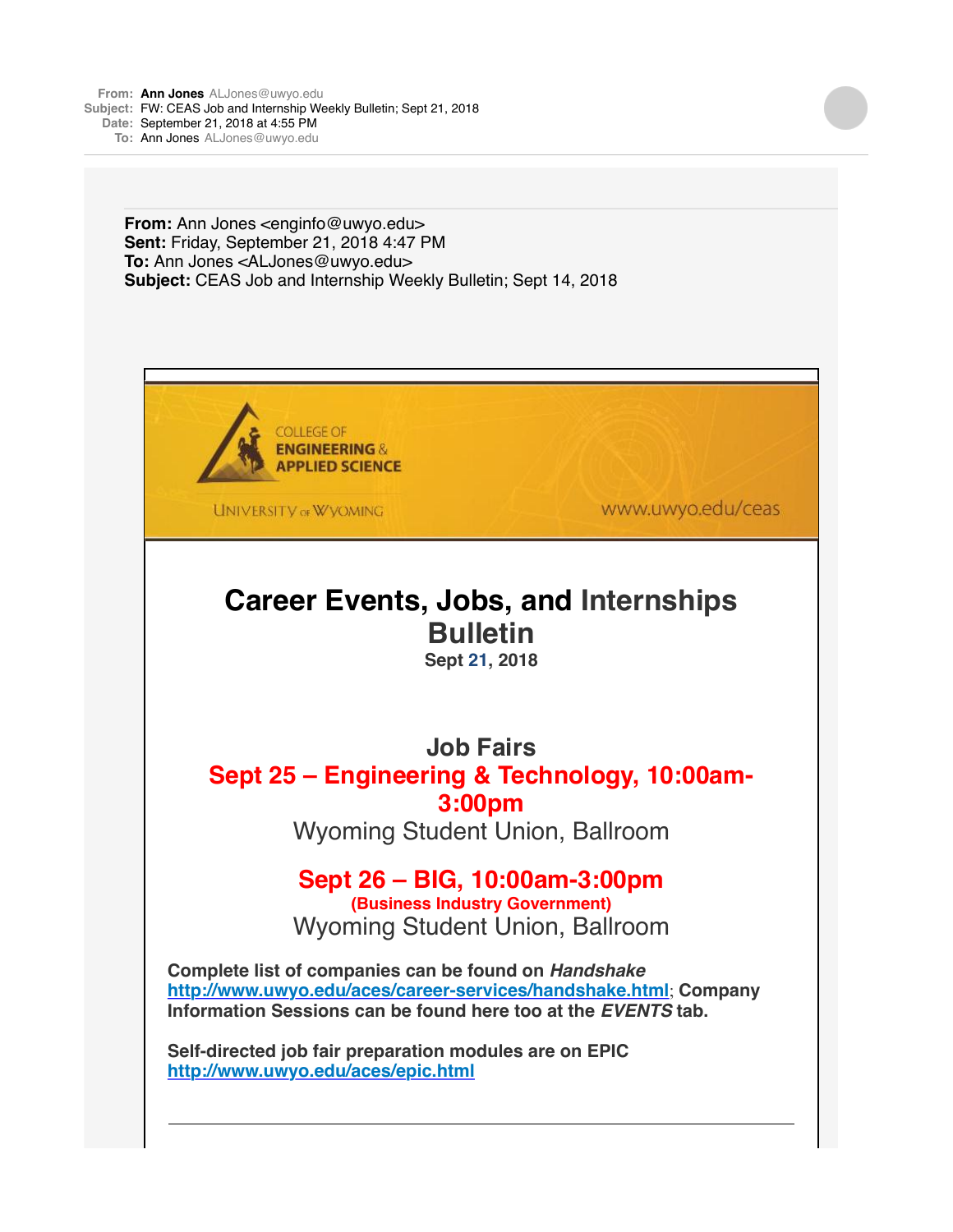#### **Company Information Sessions**

**Kiewit:** Sept 24 - 2:00om in EN3111 **Rincon Research Corp.:** Sept 24 - 4:00pm - EN2100 **ExxonMobil:** Sept 24 - 5:00pm - EN1045 **Whiting-Turner:** Sept 25 - 6:00pm - EN1055 **Whiting - Turner:** Sept 26 - 3:30pm - Student Union, Big Horn Room (203) **Naval Air Systems Command (NAVAIR):** Sept 25 - 4:00pm - EN1045 **BP Lower 48 Onshore:** Sept 26 - 6:30pm - EN3070 **Hess Corporation:** Sept 27 - 6:00pm - Rochelle Gateway Center, Boyd Conference Rm **Schlumberger:** Oct 8 - 12:00noon - EN1062 **Halliburton:** Oct 10 - 5:00pm - EN3076

#### **Career Preparation Program**

**Thursday, Sept 27 - 12:10-1:00pm in EN1062**

#### **Engineering a Business by Casey Gregersen (UW Alum)**

Robert Kiyosaki, *[Rich Dad Poor Dad](http://r20.rs6.net/tn.jsp?f=001eyy4utvacIx0nvRXKeoC4pIIAnz_KzeJQ7iagDUMvJZlr6wHFyam44kyjihxCZ5MePhiw5lzJCNlVI6k0r6IRLAc6wl48NRb0zqwvxNOEi7rKQSDVpNeOpTKqciX0N9d4qeoSI7cxCG2IU8UHeMY1gdUcnXES5Z9t8WwhlrRGYJXP3UWj2Fkj8to4eJd1cYnMgf1WEfnSM1CmPWXb3rC0su3oFM1F3AAKQoayZWs7GnvcpWhMFaSTNoxOESobDXHAVQ6aSuaC18szx29vOyOTssRnMqDccU6hU21NifCkGr_SbRRwcVl5iojq_a7WLsGIim_uL8JjCLZSmXzNqdo4oAyU53PiR00COI0hxt754M=&c=B5j8l2snOhhvR7aYStrJnC0I9Ge1h82Ts5wrAcSV3rx5vgZCuKDipA==&ch=8SOXYk2sckVdQXs6o8qH-3ISfUzLrlZ2iqDA-1ouUbpYekWk3xecag==)*, wrote "Why climb the ladder when you can own the ladder?" After just starting their professional careers, most students set their sights immediately on how fast they can climb the ladder to CEO or VP of their new employer. But, what if there was another, even more fulfilling option? What if you could instead use your skill set, lean on mentors and other professionals, build your own company and have everyone work for you?

**Casey Gregersen** graduated with Masters in Petroleum Engineering in 2012 and completed his Masters Thesis under the guidance of **Dr. Alvarado**. Casey took a full time job with Shell as a Drilling Engineer, but quickly found *that he really enjoyed the business side of everything.* Thanks to a flexible field rotational schedule, working 2 weeks in the field and then having 2 full weeks off at a time, Casey decided to take the plunge and kick started his own business with his wife Annie. Together they opened Pure Barre Midland in 2016, which turned out to be a great success but most importantly, taught Casey the business skills necessary to start to build a company in an industry he was most passionate about, Real Estate!

**Lunch provided**

**\*\*\*\*\*\* Announcing \*\*\*\*\*\***

**Student Career TREK Live Local Work Local (LLWL) -Fremont County, WY** Nov 4-6, 2018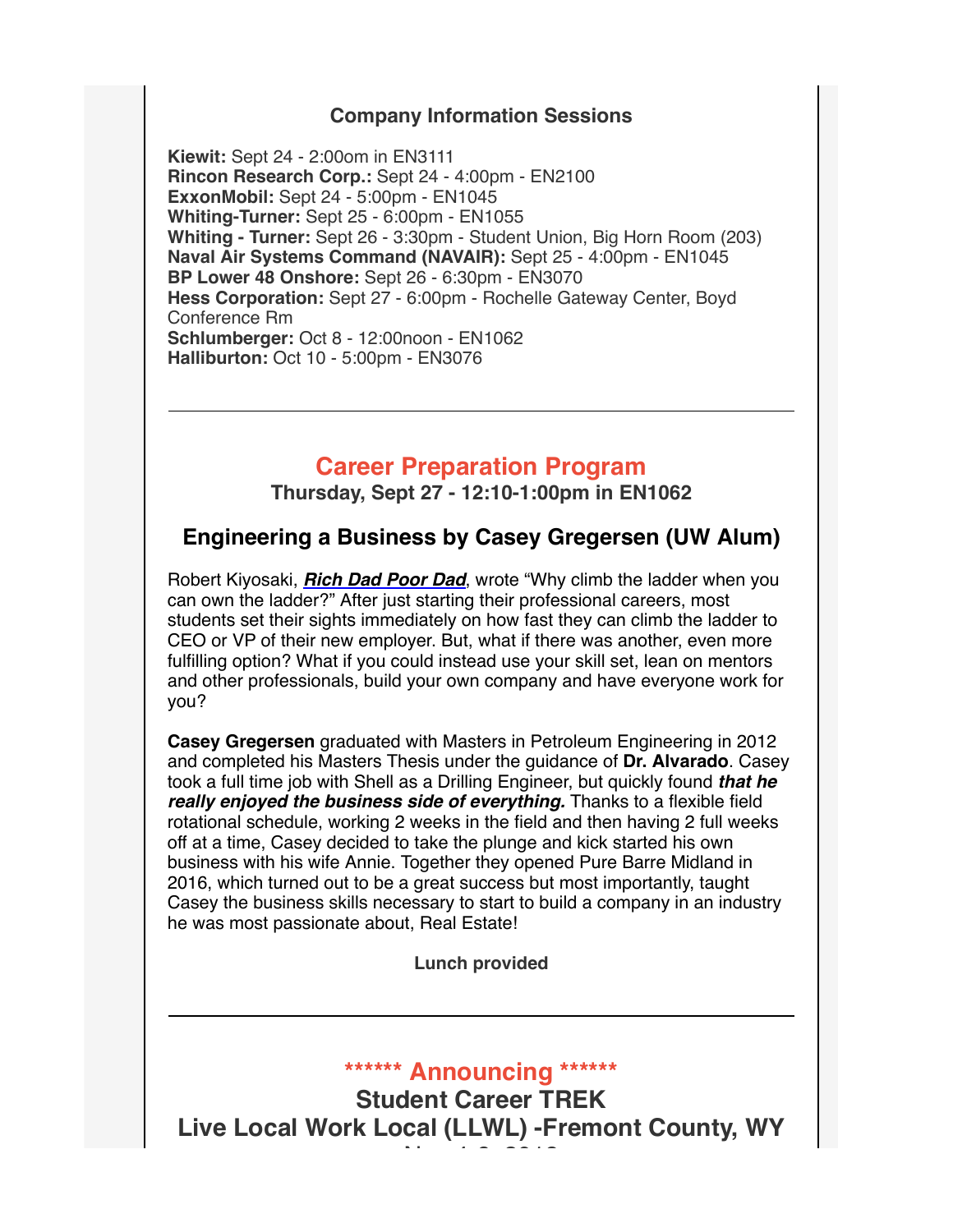### Nov 4-6, 2018

(excused absences apply)

The **LLWL Student Career TREK** is an opportunity for UW students to meet with industry leaders and emerging professionals in the beautiful central Wyoming communities of Thermopolis and Riverton surrounded by mountain ranges on all sides. Events that may be included in this trip, but not limited to: company site visits, employer panels, networking with UW alumni, mock interviews, business discussions, and the potential to uncover an unexpected employment opportunity!

Students will be selected from an application process (an email will arrive soon with details and how to apply). Travel, hotel, meal expenses are paid by sponsors. For engineering/computer science students who attend, here are companies being considered for site visits:

**\*Oilfield/Energy:** McCumber Well Service, Merit Energy, Champion, Devon, Aetheon, Conoco Phillips

**\*Engineering/Technology:** Pertech, Brunton, Legacy, Hi Mountain, Proform, ChemTrade, Gores & Associates, Inberg Miller, Apex **\*Construction:** Ad Martin Truss, Job Corp

**Deadline to apply is Oct 5, by 11:59pm - check your UW email for "Call for Applications"**

## **SWE Student Career TREK - visited these companies: Sept 10-12, 2018 Silicon Valley, CA**

**Angel Investor at Sand Hill Angels** - met with Laura Swan, UW alum [http://www.sandhillangels.com/](http://r20.rs6.net/tn.jsp?f=001eyy4utvacIx0nvRXKeoC4pIIAnz_KzeJQ7iagDUMvJZlr6wHFyam44kyjihxCZ5M96u_qvIz8UG61fqaBWVa_Q-04A7s-9GfvN_R08nNpOZ9nnwinCvk-M84wLbewZX8vbOh-zFTZmK4qa1of7Rt1Q==&c=B5j8l2snOhhvR7aYStrJnC0I9Ge1h82Ts5wrAcSV3rx5vgZCuKDipA==&ch=8SOXYk2sckVdQXs6o8qH-3ISfUzLrlZ2iqDA-1ouUbpYekWk3xecag==) **Apple** - met w/ Colter Reed, UW Alum [https://www.apple.com/jobs/us/students.html](http://r20.rs6.net/tn.jsp?f=001eyy4utvacIx0nvRXKeoC4pIIAnz_KzeJQ7iagDUMvJZlr6wHFyam44kyjihxCZ5MbRUEu0iZUxO8bZSftMuFKJiArJQKG-xLIqsHuW_l_V7w0RtnbGtH-h6YmdcIBQ9C4v2SR2wYbfxLeUl0ScTwveCGB1YFWFDBwIq4aPKVQlYGIZjbGkw8sw==&c=B5j8l2snOhhvR7aYStrJnC0I9Ge1h82Ts5wrAcSV3rx5vgZCuKDipA==&ch=8SOXYk2sckVdQXs6o8qH-3ISfUzLrlZ2iqDA-1ouUbpYekWk3xecag==) **Autodesk** - organized by Angie Schrader, UW Alum [https://www.autodesk.com/careers](http://r20.rs6.net/tn.jsp?f=001eyy4utvacIx0nvRXKeoC4pIIAnz_KzeJQ7iagDUMvJZlr6wHFyam44kyjihxCZ5MuGLgh8dkBxj3kzY0ed2neq73XToUzFq2ub81Wtptn1tRG8aKVz0SCpSnnuXh1jHKkH4p92JjdDdGZ_Aph1uitJHTCge_os7Y&c=B5j8l2snOhhvR7aYStrJnC0I9Ge1h82Ts5wrAcSV3rx5vgZCuKDipA==&ch=8SOXYk2sckVdQXs6o8qH-3ISfUzLrlZ2iqDA-1ouUbpYekWk3xecag==) **JLohr Winery** - met with Jeff Humphries, UW alum [https://www.jlohr.com/](http://r20.rs6.net/tn.jsp?f=001eyy4utvacIx0nvRXKeoC4pIIAnz_KzeJQ7iagDUMvJZlr6wHFyam44kyjihxCZ5MEAEdB5R6fMb5GlQuXephgeCr_Od3r6ITyfHUP203d_lUHyu3zBtt4zrg4VRZ1XTc-XFR4NMBST4=&c=B5j8l2snOhhvR7aYStrJnC0I9Ge1h82Ts5wrAcSV3rx5vgZCuKDipA==&ch=8SOXYk2sckVdQXs6o8qH-3ISfUzLrlZ2iqDA-1ouUbpYekWk3xecag==) and [https://www.jlohr.com/careers](http://r20.rs6.net/tn.jsp?f=001eyy4utvacIx0nvRXKeoC4pIIAnz_KzeJQ7iagDUMvJZlr6wHFyam44kyjihxCZ5MA_TAuNa3C3b8-A_hfw0igggDXuhvQIbVeaRLDMNJ7FNsWzZBi23RKqEJRRnQvFhhuUUKR--HudmHvJ-5UVAeMg==&c=B5j8l2snOhhvR7aYStrJnC0I9Ge1h82Ts5wrAcSV3rx5vgZCuKDipA==&ch=8SOXYk2sckVdQXs6o8qH-3ISfUzLrlZ2iqDA-1ouUbpYekWk3xecag==) **Plenty** - met w/ Nate Story, UW Alum [https://www.plenty.ag/join-us/](http://r20.rs6.net/tn.jsp?f=001eyy4utvacIx0nvRXKeoC4pIIAnz_KzeJQ7iagDUMvJZlr6wHFyam44kyjihxCZ5MYALTShGj_dDm5-yDuChkaCtdTE4es7ZCgqm1ARIkYesuUfTEkEEFD4cRhQpJ1ACLnlwVbNE_WtvfdcC0rOfVP8lOtQ5UanfK&c=B5j8l2snOhhvR7aYStrJnC0I9Ge1h82Ts5wrAcSV3rx5vgZCuKDipA==&ch=8SOXYk2sckVdQXs6o8qH-3ISfUzLrlZ2iqDA-1ouUbpYekWk3xecag==) **Safeway Corporation, IT/Cyber Security** - met w/ Kathleen Smith, UW Friend/Donor [http://www.careersatsafeway.com/corporate,](http://r20.rs6.net/tn.jsp?f=001eyy4utvacIx0nvRXKeoC4pIIAnz_KzeJQ7iagDUMvJZlr6wHFyam44kyjihxCZ5MmHY6gfrXrTTlHfEIHfe77MfsBF8KNJK7lfW4jJ0sNI9t0uHBG9NWn310kRqxKW4HUxRKr2D7SnS1KMC_3vyv9jCQDlhHj5ch-ORuflY2ksk=&c=B5j8l2snOhhvR7aYStrJnC0I9Ge1h82Ts5wrAcSV3rx5vgZCuKDipA==&ch=8SOXYk2sckVdQXs6o8qH-3ISfUzLrlZ2iqDA-1ouUbpYekWk3xecag==) (scroll to IT) **Suki** - met with Punit Soni, UW Alum [https://www.suki.ai/working-at-suki](http://r20.rs6.net/tn.jsp?f=001eyy4utvacIx0nvRXKeoC4pIIAnz_KzeJQ7iagDUMvJZlr6wHFyam44kyjihxCZ5MrJpRhEgGPTwy6rNgqPgtFM85FgsBTxmm_i7Jnebv-s_Oc3oaCP31RRRbYZpCOKpEgJzVP_L8g97u-LmpdKaFDxE-8d7N7T_6&c=B5j8l2snOhhvR7aYStrJnC0I9Ge1h82Ts5wrAcSV3rx5vgZCuKDipA==&ch=8SOXYk2sckVdQXs6o8qH-3ISfUzLrlZ2iqDA-1ouUbpYekWk3xecag==)

Each company hires different majors; the alums we talked with indicated that UW students might want to research the company of interest and determine if they want to apply for employment. Company contacts can be provided if seeking more information; contact Ann Jones in CEAS career services for more information; or contact members of the UW Society of Women Engineers who attended.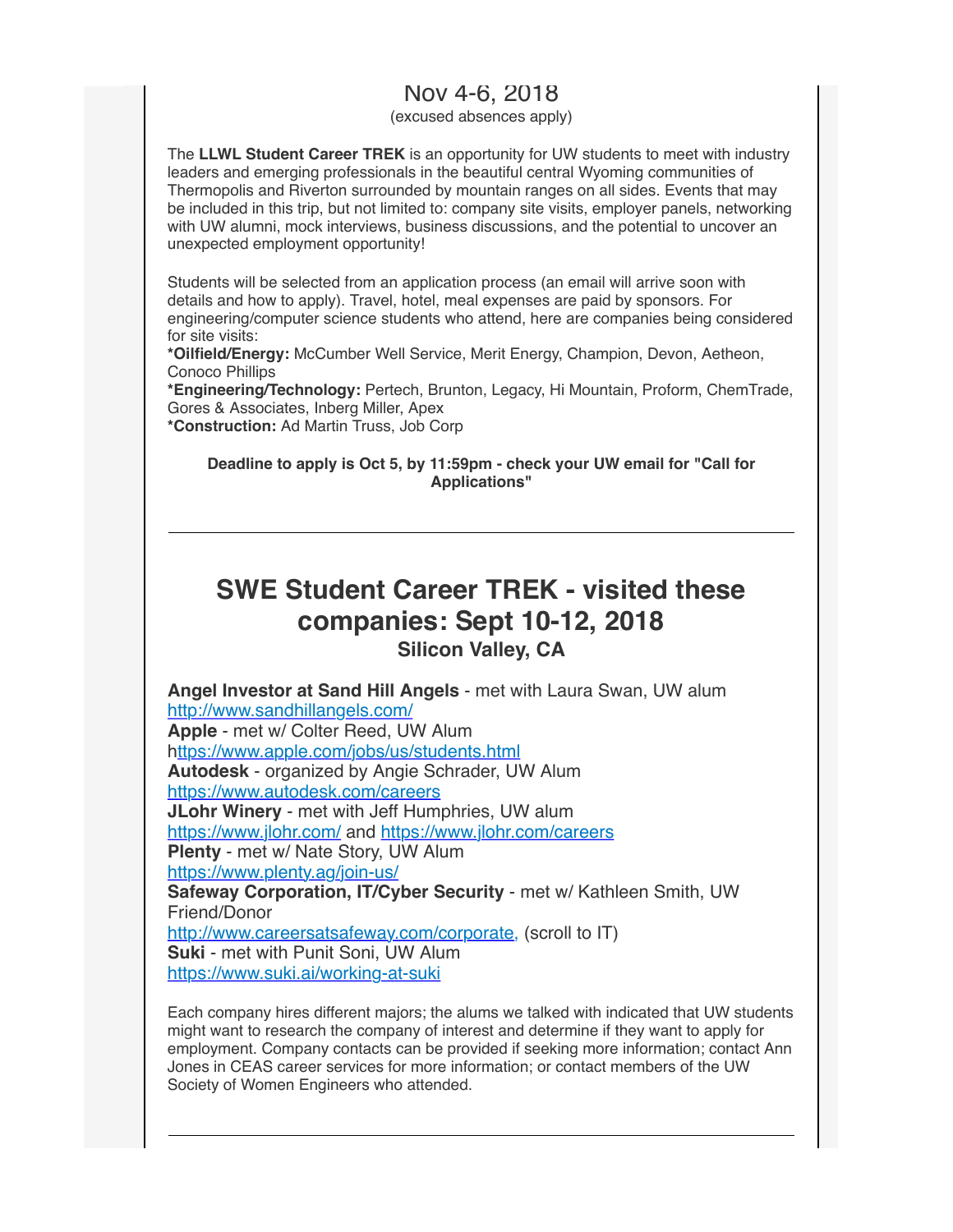#### **Cyber Careers with the Dept of Homeland Security FREE WEBINAR**

Learn how to launch your cyber career with DHS; join this free webinar about DHS cyber careers, current opportunities, and the federal hiring and application process

**Oct 16; 11:00-1:00pm (MT)** Register at this site: **[https://www.surveymonkey.com/r/WWGMLBG](http://r20.rs6.net/tn.jsp?f=001eyy4utvacIx0nvRXKeoC4pIIAnz_KzeJQ7iagDUMvJZlr6wHFyam44kyjihxCZ5MX-3v6Vt8lJUdN1mdfPOtkUPIxcJSfKND7EVsBhcTcR1Ukd9MuO4td0sc5STicXFMnLlfu_q9g8iz8-d-NuLwZi_eXlJKcd3IjHMOMIgLeWA=&c=B5j8l2snOhhvR7aYStrJnC0I9Ge1h82Ts5wrAcSV3rx5vgZCuKDipA==&ch=8SOXYk2sckVdQXs6o8qH-3ISfUzLrlZ2iqDA-1ouUbpYekWk3xecag==)**

## **Internships/Jobs received via email this week (apply if interested)**

**WENCK, Cheyenne, WY** is seeking an Entry-level Engineer to support civil, water resources, and environmental compliance projects for their state, municipal and private clients. The successful candidate will support work related to water supply and storage projects and environmental compliance, including hydraulic and hydrologic modeling, air quality permitting, SPCC plans, report preparation, engineering design, permit applications, preparation of construction and bid packages, and construction management. This entry level position will require some travel to remote sites. Engineering degree from an ABET accredited engineering school, with an emphasis in civil, mechanical, water resources or environmental engineering.Full job description can be found here: [https://www.wenck.com/current-positions/project-engineer/](http://r20.rs6.net/tn.jsp?f=001eyy4utvacIx0nvRXKeoC4pIIAnz_KzeJQ7iagDUMvJZlr6wHFyam44kyjihxCZ5MSx5c3k65hAnT4qeJz4xkxuDzSo1OxrFBqCe_4rr5Y9REE6mTorZSXuyBfRaK4hiQ8YKO2ObhpchovIJ1_4rXS9lHMJhmIzH59rAJo7X9NZ-jUtrAffF8fNVjJILg5OIK&c=B5j8l2snOhhvR7aYStrJnC0I9Ge1h82Ts5wrAcSV3rx5vgZCuKDipA==&ch=8SOXYk2sckVdQXs6o8qH-3ISfUzLrlZ2iqDA-1ouUbpYekWk3xecag==) click on the "Apply Now" button if interested.

**Tesla,** has internships/co-ops listed on their website: [https://www.tesla.com/careers/students](http://r20.rs6.net/tn.jsp?f=001eyy4utvacIx0nvRXKeoC4pIIAnz_KzeJQ7iagDUMvJZlr6wHFyam44kyjihxCZ5M24FIEntvPPXL1cIlzfB-gHJSJxIJKoIR_X_q-lH4Vh-jGkr0m5afpHHUcCffl73_W1njXhZisc6XyRkgD4g4ez_5yyYSSxGz2N575Uheu0Y=&c=B5j8l2snOhhvR7aYStrJnC0I9Ge1h82Ts5wrAcSV3rx5vgZCuKDipA==&ch=8SOXYk2sckVdQXs6o8qH-3ISfUzLrlZ2iqDA-1ouUbpYekWk3xecag==) Autopilot Computer Vision Internship, Automation Controls, Autopilot, Hardware Performance; apply as their directions indicate.

**Long Building Technologies** has multiple full-time (post-graduation) positions open as they are rapidly expanding. This company has been in business for 52 years and have a foot print in WY and MT. They are hiring in the following locations: WY: Cody, Gillette, Buffalo, Sheridan, Jackson, Casper, and Cheyenne; MT: Billings, Helena, and Missoula. Go to this website to see various positions and how to apply

[http://www.long.com/career-opportunities/job-openings](http://r20.rs6.net/tn.jsp?f=001eyy4utvacIx0nvRXKeoC4pIIAnz_KzeJQ7iagDUMvJZlr6wHFyam44kyjihxCZ5M4Sv93fh3LH_JK0iRbmsswk1NCHeAe_wwapZKgHVK6377YocIje4vQIWT_hdUx1O2WZliD8GRkvKrZYP1Qq66SKULF9Yoc7SW935eL3jiTM_-eAYyEj3RJmy-K5s1wvfK&c=B5j8l2snOhhvR7aYStrJnC0I9Ge1h82Ts5wrAcSV3rx5vgZCuKDipA==&ch=8SOXYk2sckVdQXs6o8qH-3ISfUzLrlZ2iqDA-1ouUbpYekWk3xecag==) Other questions can be directed to Savanah Urban at [surban@long.com.](mailto:surban@long.com)

**Lockheed Martin, Littleton, CO**: an email notice was received that L.M. just announced a big staffing effort, basically staffing an entire missile program as soon as possible; multiple jobs just opened in Littleton CO, Valley Forge PA and Huntstville AL see positions posted on their website: [https://www.lockheedmartinjobs.com/](http://r20.rs6.net/tn.jsp?f=001eyy4utvacIx0nvRXKeoC4pIIAnz_KzeJQ7iagDUMvJZlr6wHFyam44kyjihxCZ5M0oBZP3-RtB62E25qSh9rEkwPBXHaYwOoZ6rZiXNSiPYTtVelPfdfcHZ5PGaToKvg91j3HauPP_dY0phoUZBQh9TDmQsLFoA0&c=B5j8l2snOhhvR7aYStrJnC0I9Ge1h82Ts5wrAcSV3rx5vgZCuKDipA==&ch=8SOXYk2sckVdQXs6o8qH-3ISfUzLrlZ2iqDA-1ouUbpYekWk3xecag==)